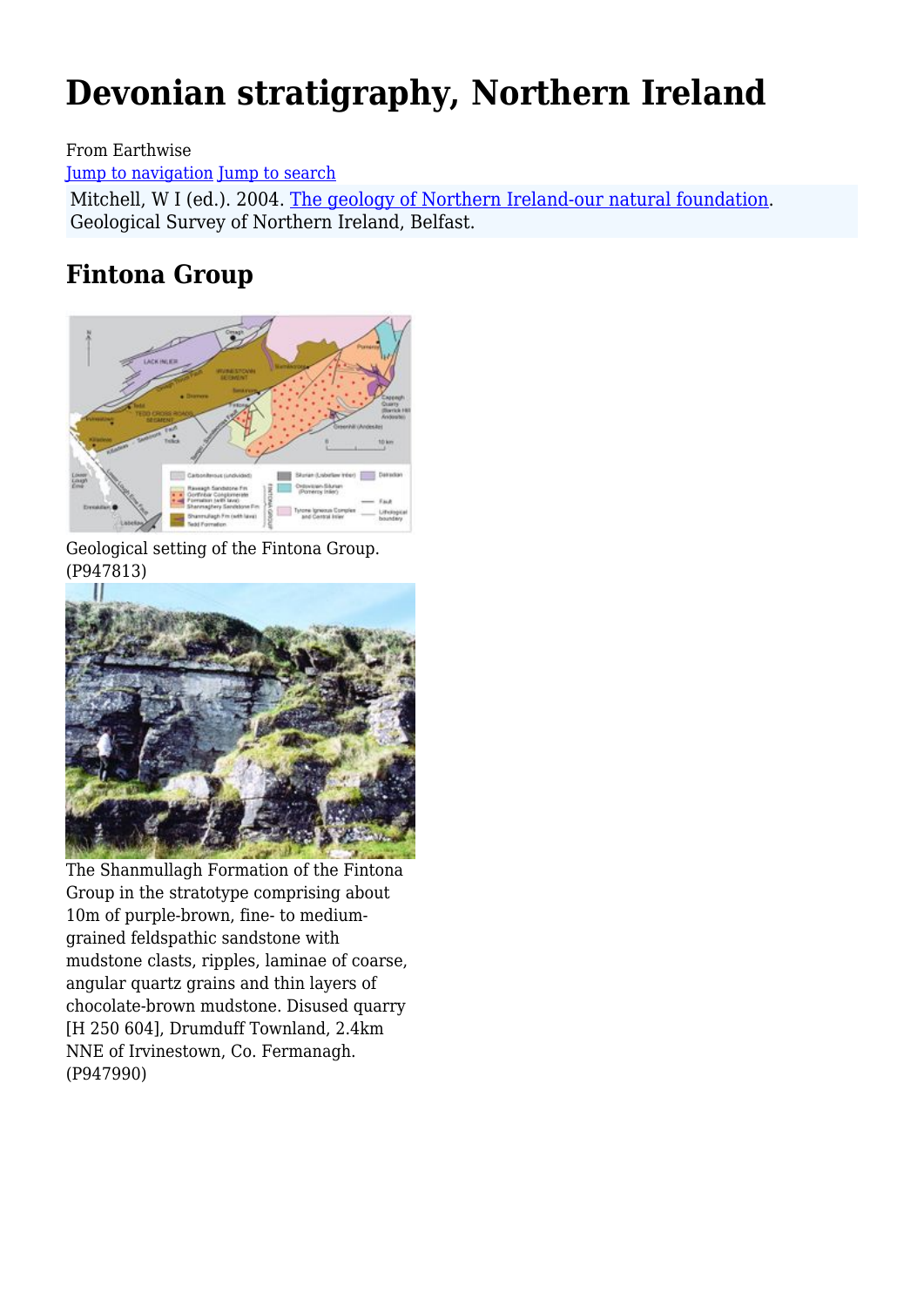

Roadside cutting in red beds of the Shanmullagh Formation consisting of grey to purplish brown, fine- to medium-grained sandstone, siltstone and thin mudstone with sandstone channel 9m wide and 23cm deep. North side of the A32 Irvinestown Road [H 348 627], 300m southwest of Dromore, Co. Tyrone. (Hammer 46cm long). (P947991)



Fossils 1, 2 and 3 Early Devonian (latest Lockhovian-early late Emsian) miospores from the Shanmullagh Formation: 1 Dictyotriletes cf. gorgoneus (x 600) 2 Emphanisporites rotatus (x 630) 3 Dictyotriletes emsiensis (x 600) (P948071)



The Fintona Group south of the Tempo-Sixmilecross Fault (10). (P947923)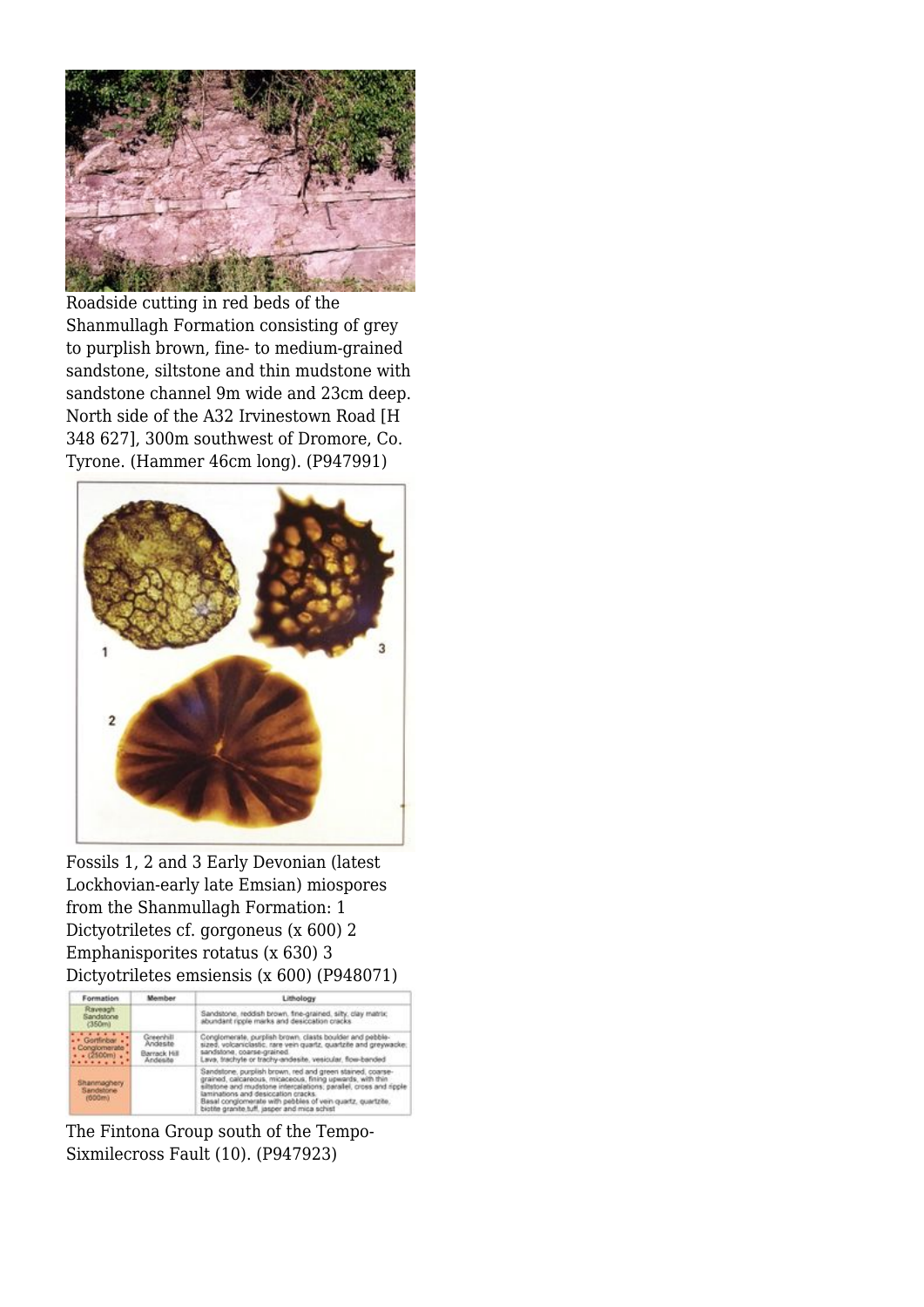

Subdivisions and age of the Fintona Group in Northern Ireland. (P947922)



Distribution of Devonian and putative Devonian rocks in Northern Ireland. (P947812)



Proposed correlation of the Cross Slieve Group and Red Arch Formation in northeast Co. Antrim. (P947924)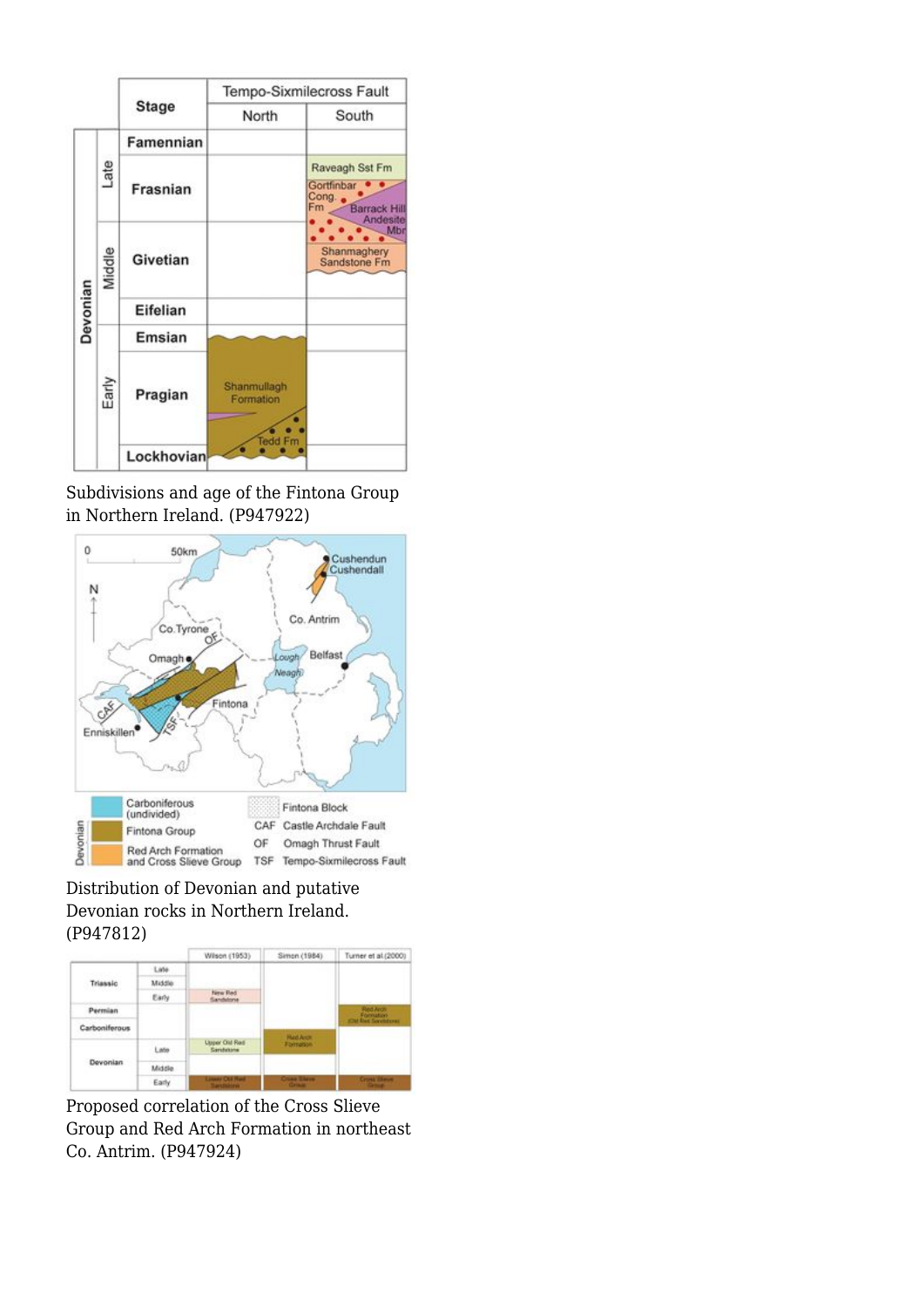| Formation             | Subdivision                | Lithology                                                                                                                                                                           | Palaeoenvironment                                                                                                                                   |
|-----------------------|----------------------------|-------------------------------------------------------------------------------------------------------------------------------------------------------------------------------------|-----------------------------------------------------------------------------------------------------------------------------------------------------|
| Cushendall<br>(BDOes) |                            | Conglometate, and very coarse and<br>pabbly sandstone: clasts aimost<br>exclusively of volcanic origin.                                                                             | Alluvial fams dariusd from<br>southwest and south.<br>possible aeclian influence                                                                    |
| Ballyagan<br>(160m)   |                            | Sandstone, pinkleh brown.<br>fine- to coarse-grained: cross<br>stratified. thin mudations intercalations.                                                                           | Braided them fowing to the<br>east and northeast                                                                                                    |
| <b>Cushandon</b>      | Upper<br>(290mi)           | Sandstone, coarse-gramed,<br>parafiel and cross laminated.<br>thin and mudstone; conglomerate<br>layers one clast thick                                                             | Mid-fan braided stream.<br>deposits from non-erosive<br>aheat fice/ mudatorie with<br>desiccation cracks.                                           |
|                       | Lizwer<br>£320ml           | Conglometate, telerally<br>persistent beds: clast supported.<br>very well rounded clasts, mainly of<br>ouartzte: sandstone is little.<br>anentile. thirt mustabling intercalations. | Consiomerate, proximal<br>to mid-fan sheetflood deposits;<br>sandstone deposited by<br>braided streams, derived from<br><b>Stew Dris Stewarthon</b> |
|                       | Basal breccia<br>$(5-10m)$ | Angular classs of schiet and vein<br>quartz in coarse send matrix.                                                                                                                  |                                                                                                                                                     |

Lithostratigraphy of the Cross Slieve Group (14). (P947925)



Cliff-forming conglomerates of the Cushendun Formation of the Cross Slieve Group. Cushendun Caves [D 252 325], 300m ESE of Cushendun, Co. Antrim. (P947992)



Detail of the conglomerate with clasts mainly of quartzite and pinkish red sandstone. (Hammer 46cm long). (P947993)



Interbedded sandstone and conglomerate of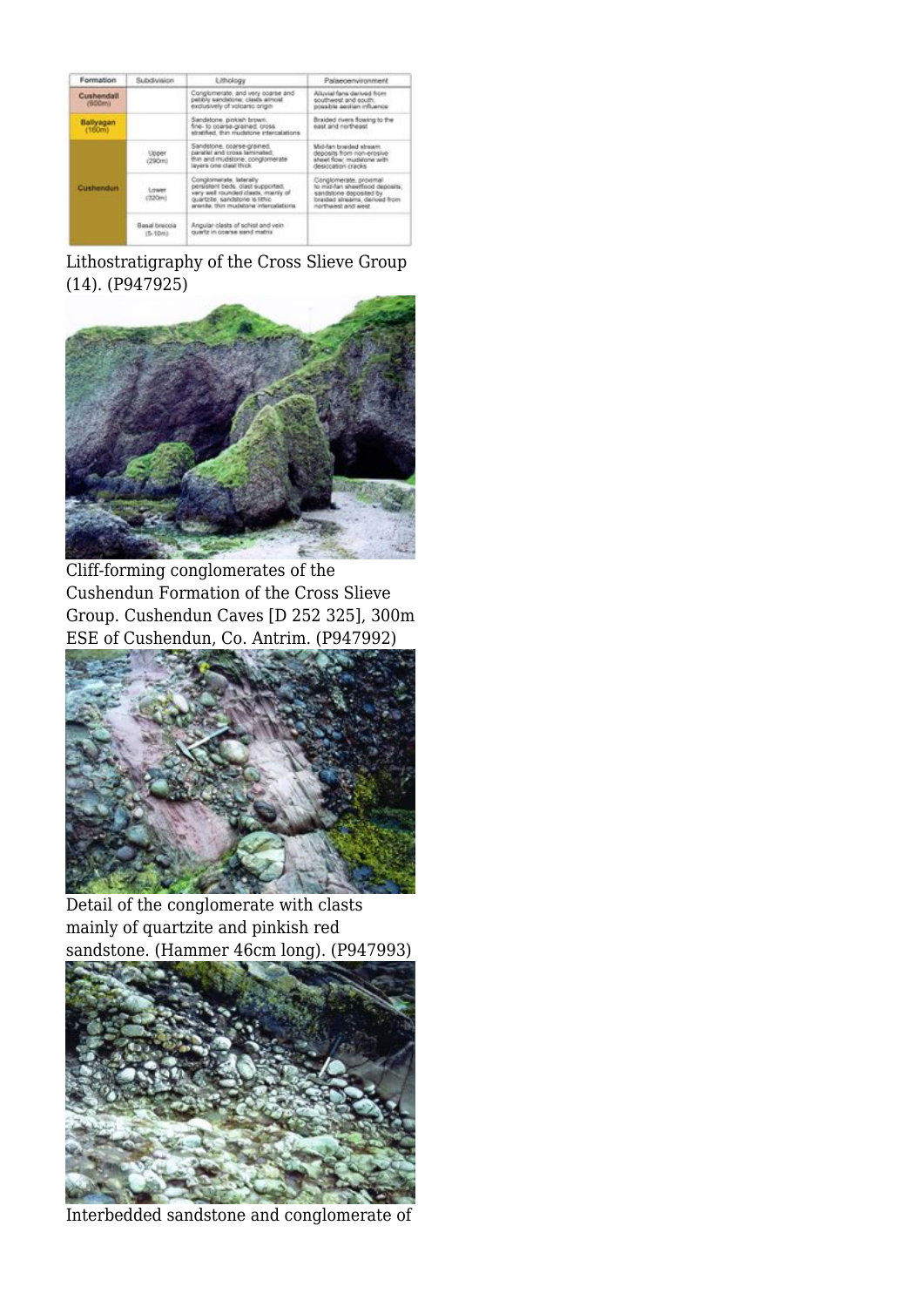the Cushendun Formation showing the predominance of quartzite pebbles and large cobbles. Coastal exposure [D 252 324], 120m southeast of Cave House and 500m southeast of Cushendun, Co. Antrim. (Hammer 46cm long). (P947994)



Boulder conglomerate and pebbly sandstone of Unit 1 of the Red Arch Formation. Coastal exposure [D 244 249], at the Lifeboat House slipway, 1km southeast of Cushendall, Co. Antrim. (Hammer 46cm long). (P947995)

|                       |   | Unit Thickness | Lithology                                                                                    | Palaeo-<br>environment                                       |
|-----------------------|---|----------------|----------------------------------------------------------------------------------------------|--------------------------------------------------------------|
| Red Arch<br>Formation | 5 | 165m           | Conglomerate and<br>sandstone, fining<br>upwards, laminated<br>mudstone, calcrete<br>nodules | Alluvial fan:<br>streamflood to<br>playa lake                |
|                       |   | 28m            | Conglomerate,<br>very thick beds                                                             | Alluvial fan:<br>sheetflood                                  |
|                       | 3 | 60m            | Conglomerate,<br>thin and pebbly<br>sandstone                                                | Alluvial fan:<br>streamflood<br>with gravel bars             |
|                       | 2 | c.20m          | Conglomerate.<br>small boulder to<br>pebbles                                                 | Alluvial fan:<br>sheetflood                                  |
|                       |   | 170m           | Boulder<br>conglomerate,<br>pebbly sandstone                                                 | Alluvial fan:<br>proximal<br>sheetflood to<br>braided stream |

Lithostratigraphy of the Red Arch Formation (15). (P947926)

## **Fintona Block**

Devonian strata in the Fintona Block [\(P947813\)](http://earthwise.bgs.ac.uk/images/4/46/P947813.jpg) are assigned to the Fintona Group. North of the Tempo-Sixmilecross Fault the Fintona Block is divided into fault-bounded segments  $\frac{11}{2}$  with Devonian rocks confined to the Tedd Cross Roads Segment (Tedd Formation) and the Irvinestown Segment (Shanmullagh Formation). South of the Tempo-Sixmilecross Fault the Fintona Group comprises three formations  $^{[2]}$  $^{[2]}$  $^{[2]}$ .

## **Tedd Cross Roads segment**

This fault-bounded lenticle <u>(P947813)</u> includes about 500 m of red beds of the Tedd Formation  $^{\text{\tiny{[3]}}}$  $^{\text{\tiny{[3]}}}$  $^{\text{\tiny{[3]}}}$ . They consist in the lower part of fining-upwards, pebbly and coarse-grained sandstone, and in the top 200 m are thin, fine-grained sandstone, siltstone and reddish brown mudstone. Green mudstone (0.4 m thick), with assemblages of indeterminate palynomorphs, occurs at one locality in Cloghfin Townland [H 259 615].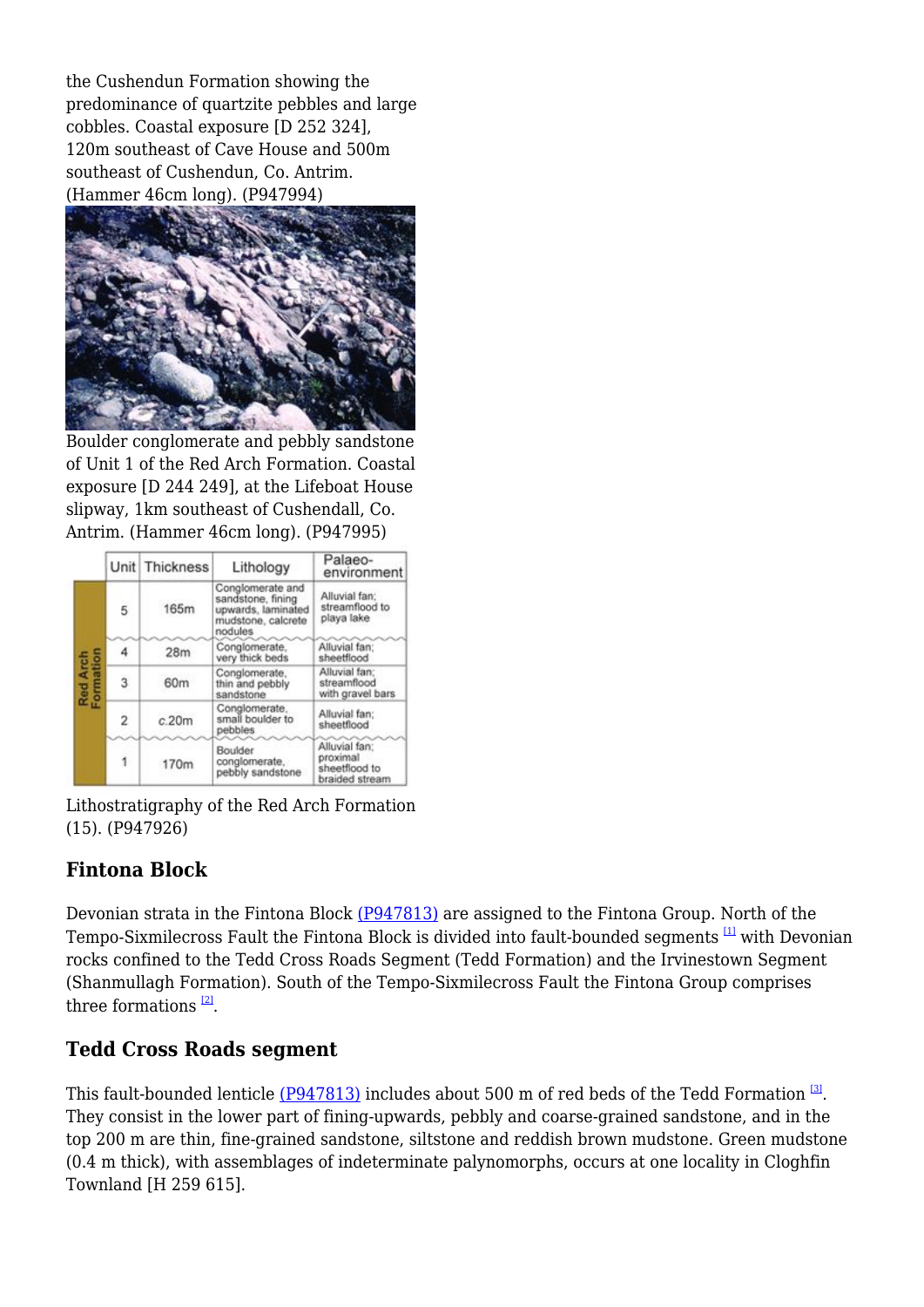#### **Irvinestown segment**

The lowest strata in the widespread Shanmullagh Formation [\(P947813\)](http://earthwise.bgs.ac.uk/images/4/46/P947813.jpg) are brown, coarse-grained pebbly sandstone, thin purplish grey fine-grained sandstone and mudstone  $^{[4]}$  $^{[4]}$  $^{[4]}$ ,  $^{[5]}$  $^{[5]}$  $^{[5]}$ . However, much of the formation consists of massive purplish grey sandstone [\(P947990\)](http://earthwise.bgs.ac.uk/images/2/26/P947990.jpg) and mudstone laminae with ripples and desiccation cracks. Sandstone also occurs in channels with dimensions varying from shallow washout structures [\(P947991\)](http://earthwise.bgs.ac.uk/images/7/77/P947991.jpg) to features up to 2 m deep and is associated with sandy siltstone, reddish brown mudstone and palaeosols with calcrete nodules. Thin green mudstone contains palynomorphs.

## **Composition and age of the palynomorph assemblages**

Green, colour-banded, mudstones contain palynomorphs and black phytoclast material. Miospores are dark brown and usually poorly preserved. The miospore assemblage includes *Acinosporites* cf. *apiculatus*, *Apiculiretusispora plicata*, *Dibolisporites* cf. *gibberosus*, *Dictyotriletes* cf. *gorgoneus* [\(P948071\)Fossil 1 ,](http://earthwise.bgs.ac.uk/images/4/41/P948071.jpg) *Emphanisporites rotatus* ( [\(P948071\) Fossil 2](http://earthwise.bgs.ac.uk/images/4/41/P948071.jpg) and *Dictyotriletes emsiensis* [\(P948071\) Fossil 3,](http://earthwise.bgs.ac.uk/images/4/41/P948071.jpg) a zonal taxon for the Pragian *Verrucosisporites polygonalis*-*Dictyotriletes emsiensis* Biozone [\[6\]](#page--1-0), indicating a late Lockhovian to early late Emsian age. The absence of monolete spores and large spores with grapnel-tipped processes suggests a pre-late Emsian age  $^{\text{\tiny{[2]}}}$ .

## **South of the Tempo-Sixmilecross Fault**

The Fintona Group hereabouts [\(P947813\)](http://earthwise.bgs.ac.uk/images/4/46/P947813.jpg) is unfossiliferous and is divided into three formations about 3450m thick in total [\(P947923\)](http://earthwise.bgs.ac.uk/images/1/1e/P947923.jpg) . Palaeocurrent data in the Shanmaghery Sandstone Formation <sup>[\[8\]](#page--1-0)</sup> indicate bimodal current flow from the northeast, deriving clasts from the Tyrone Inlier  $[9]$ , and from the southwest. Rounded clasts of andesitic volcanic rock in the Gortfinbar Conglomerate Formation were derived from the east by erosion of the Barrack Hill Andesite Member.

Ferro-magnesian minerals in the andesitic lavas are commonly altered to haematite and groundmass plagioclase is kaolinised or chloritised. Vesicles are commonly infilled with calcite, chlorite, quartz or iron oxide. The best exposure of the Barrack Hill Andesite Member [\(P947813\)](http://earthwise.bgs.ac.uk/images/4/46/P947813.jpg) is in Cappagh quarry [H 696 674]. Radiometric dating of fresh lava (K-Ar whole-rock) records an extrusive event at  $375\pm2$ Ma (Givetian to Frasnian), ( $P947922$ ) and a date of  $275\pm6$ Ma for reddish coloured lava which indicates an Early Permian resetting event induced by hydrothermal alteration during the Variscan Orogeny. The Raveagh Sandstone Formation is poorly exposed.

## **Cross Slieve Group and Red Arch Formation, Northeast Co. Antrim**

The supposed Devonian rocks of northeast Co. Antrim [\(P947812\)](http://earthwise.bgs.ac.uk/images/7/76/P947812.jpg) are assigned [\(P947924\)](http://earthwise.bgs.ac.uk/images/e/eb/P947924.jpg) to the Cross Slieve Group and the Red Arch Formation  $^{[10]}$  $^{[10]}$  $^{[10]}$ ,  $^{[11]}$  $^{[11]}$  $^{[11]}$ . However, because they are unfossiliferous and undated it is only certain that they were deposited sometime after the Dalradian and before the Middle Triassic [\(P947924\)](http://earthwise.bgs.ac.uk/images/e/eb/P947924.jpg).

The Cross Slieve Group consists of about 1300 m of red beds divided into three formations [\(P947925\).](http://earthwise.bgs.ac.uk/images/d/d4/P947925.jpg) The thin basal breccia that rests on the Dalradian is schist-rich but the conglomerates in the remainder of the Cushendun Formation have mostly well-rounded quartzite clasts and are exposed on the coast at Cushendun [\(P947992\)](http://earthwise.bgs.ac.uk/images/c/ca/P947992.jpg), [\(P947993\).](http://earthwise.bgs.ac.uk/images/8/89/P947993.jpg) Southeast of Cave House [D 252 324] the conglomerate and coarse sandstone [\(P947994\)](http://earthwise.bgs.ac.uk/images/a/a0/P947994.jpg) is interbedded with laminae of green mudstone with desiccation cracks. The upper half of the formation is composed mainly of finer grained sandstone and mudstone with thin beds of conglomerate. The quartzite clasts are probably of polycyclic origin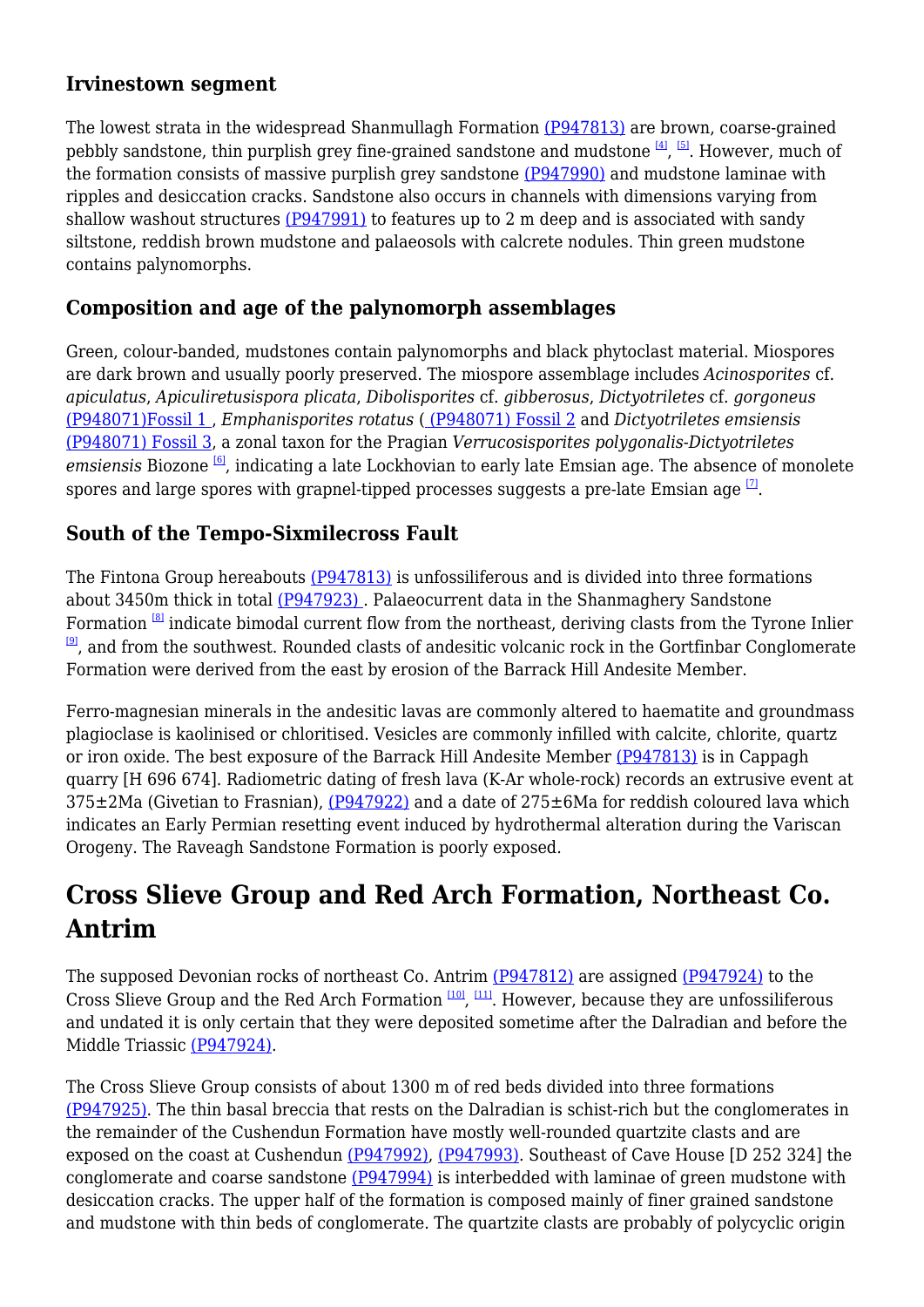and were derived from the northwest  $\frac{12}{2}$ . In contrast the sandstone matrix is a lithic arenite composed of single cycle detritus with minor quartz and abundant fragments of welded tuff, schist and quartzite. The Ballyagan Formation is exposed on the beach and in low cliffs at Port Obe [D 247 289]. North of Port Obe, the transition to the overlying Cushendall Formation is marked by the introduction of volcaniclastic conglomerate with clasts, up to 1m, of pilotaxitic andesite that was derived from contemporaneous lavas.

At Cushendall, the Cushendall Porphyry outcrops between the Cross Slieve Group and Red Arch Formation. The dacitic lava flows are younger than the Cross Slieve Group and did not contribute clasts to the Cushendall Formation  $\frac{133}{13}$ . At Limerick Point [D 244 278] sedimentary clasts in the base of the porphyry were incorporated during lava flow. Its contact with the Red Arch Formation at the Lifeboat House slipway [D 243 269] south of Cushendall is concealed and probably faulted.

The Red Arch Formation consists of 440m of unfossiliferous polymict conglomerate [\(P947995\) a](http://earthwise.bgs.ac.uk/images/9/92/P947995.jpg)nd pebbly sandstone and is divided  $[14]$  into five units with two intra-formational unconformities (P947926). There is an angular discrepancy of  $20^{\circ}$  at the lower unconformity [D 244 268] which was considered by Wilson  $\frac{115}{12}$  to represent the base of the Triassic System in northeast Co. Antrim, hence his assignment of the succeeding rocks to the 'New Red Sandstone' (P947924). However, Simon <sup>[\[16\]](#page--1-0)</sup> subsequently concluded that both unconformities were of minor importance, having probably developed on one alluvial fan, and regarded all of the Red Arch Formation as belonging to the 'Upper Old Red Sandstone' facies with a Late Devonian to early Carboniferous age. Later palaeomagnetic studies of sandstone from the Red Arch Formation have demonstrated a pole position consistent with a late Carboniferous-Early Permian age  $\frac{177}{12}$ . However, without supporting biostratigraphical evidence the true age of the Cross Slieve Group and Red Arch Formation will remain unknown.

## **References**

- 1. [↑](#page--1-0) Mitchell, W I, and Owens, B. 1990. The geology of the western part of the Fintona Block, Northern Ireland-evolution of Carboniferous basins. *Geological Magazine*, 127, 407–26.
- 2. [↑](#page--1-0) Geological Survey of Northern Ireland 1979. Pomeroy, Northern Ireland Sheet 34. Solid Geology. 1:50 000. (Southampton: Ordnance Survey for the Geological Survey of Northern Ireland).
- 3. [↑](#page--1-0) Geological Survey of Northern Ireland, 1996. Omagh, Northern Ireland Sheet 33. Solid Geology. 1:50 000. (Keyworth, Nottingham: British Geological Survey).
- 4. [↑](#page--1-0) Geological Survey of Northern Ireland 1979. Pomeroy, Northern Ireland Sheet 34. Solid Geology. 1:50 000. (Southampton: Ordnance Survey for the Geological Survey of Northern Ireland).
- 5. [↑](#page--1-0) Geological Survey of Northern Ireland, 1996. Kesh, Northern Ireland Sheet 32. Solid Geology. 1:50 000. (Keyworth, Nottingham: British Geological Survey).
- 6. [↑](#page--1-0) Richardson, J B, and McGregor, D C. 1986. Silurian and Devonian spore zones of the Old Red Sandstone continent and adjacent regions. *Bulletin of the Geological Survey of Canada*, 364, 1–79.
- 7. [↑](#page--1-0) Stephenson, M H, and Mitchell, W I. 2002. Definitive new palynological evidence for the early Devonian age of the Fintona Group, Northern Ireland. *Irish Journal of Earth Sciences*, 20, 41–52.
- 8. [↑](#page--1-0) Simon, J B. 1984a. Sedimentation and tectonic setting of the Lower Old Red Sandstone of the Fintona and Curlew Mountain districts. *Irish Journal of Earth Sciences*, 6, 213–28.
- 9. [↑](#page--1-0) Geological Survey of Northern Ireland, 1995. Draperstown, Northern Ireland Sheet 26. Solid Geology. 1:50 000. (Keyworth, Nottingham: British Geological Survey).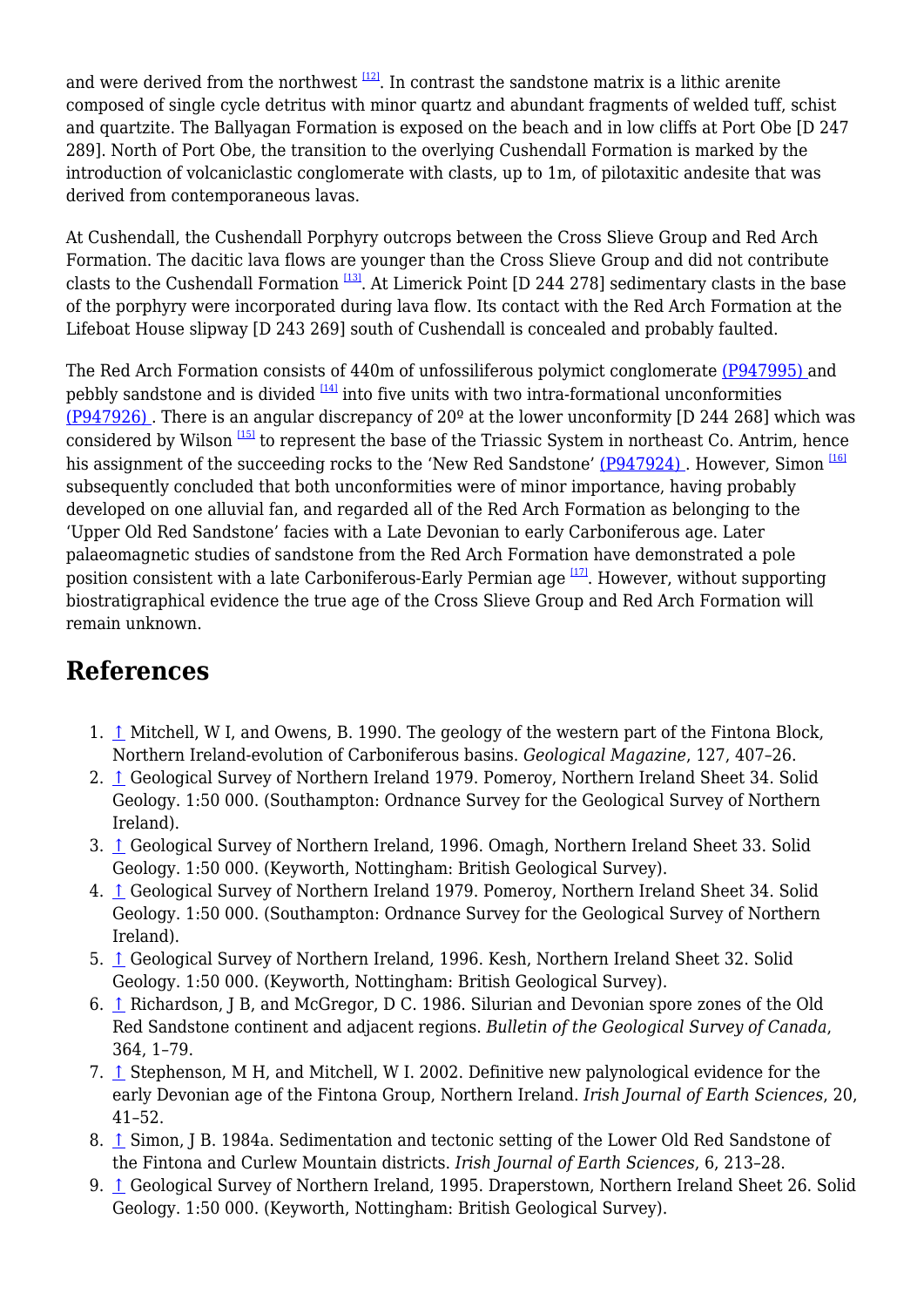- 10. [↑](#page--1-0) Simon, J B. 1984b. Provenance and depositional history of the Lower Old Red Sandstone of northeast Antrim. *Irish Journal of Earth Sciences*, 6, 1–13.
- 11. [↑](#page--1-0) Simon, J. B. 1984c. Sedimentation of a small complex alluvial fan of possible Upper Old Red Sandstone age, northeast County Antrim. *Irish Journal of Earth Sciences*, 6, 109–19.
- 12. [↑](#page--1-0) Simon, J B. 1984b. Provenance and depositional history of the Lower Old Red Sandstone of northeast Antrim. *Irish Journal of Earth Sciences*, 6, 1–13.
- 13. [↑](#page--1-0) Simon, J B. 1984b. Provenance and depositional history of the Lower Old Red Sandstone of northeast Antrim. *Irish Journal of Earth Sciences*, 6, 1–13.
- 14. [↑](#page--1-0) Simon, J B. 1984c. Sedimentation of a small complex alluvial fan of possible Upper Old Red Sandstone age, northeast County Antrim. *Irish Journal of Earth Sciences*, 6, 109–19.
- 15. [↑](#page--1-0) Wilson, H E. 1953. The petrography of the Old Red Sandstone rocks of the north of Ireland. *Proceedings of the Royal Irish Academy*, 55, 283–320.
- 16. [↑](#page--1-0) Simon, J B. 1984c. Sedimentation of a small complex alluvial fan of possible Upper Old Red Sandstone age, northeast County Antrim. *Irish Journal of Earth Sciences*, 6, 109–19.
- 17. [↑](#page--1-0) Turner, P, Shelton, R, Ruffell, A, and Pugh, J. 2000. Palaeomagnetic constraints on the age of the Red Arch Formation and associated sandstone dykes (Northern Ireland). *Journal of the Geological Society, London*, 157, 317–25.

#### Retrieved from

'[http://earthwise.bgs.ac.uk/index.php?title=Devonian\\_stratigraphy,\\_Northern\\_Ireland&oldid=32555'](http://earthwise.bgs.ac.uk/index.php?title=Devonian_stratigraphy,_Northern_Ireland&oldid=32555) [Category](http://earthwise.bgs.ac.uk/index.php/Special:Categories):

• [The geology of Northern Ireland](http://earthwise.bgs.ac.uk/index.php/Category:The_geology_of_Northern_Ireland)

## **Navigation menu**

#### **Personal tools**

- Not logged in
- [Talk](http://earthwise.bgs.ac.uk/index.php/Special:MyTalk)
- [Contributions](http://earthwise.bgs.ac.uk/index.php/Special:MyContributions)
- [Log in](http://earthwise.bgs.ac.uk/index.php?title=Special:UserLogin&returnto=Devonian+stratigraphy%2C+Northern+Ireland&returntoquery=action%3Dmpdf)
- [Request account](http://earthwise.bgs.ac.uk/index.php/Special:RequestAccount)

## **Namespaces**

- $\bullet$  [Page](http://earthwise.bgs.ac.uk/index.php/Devonian_stratigraphy,_Northern_Ireland)
- [Discussion](http://earthwise.bgs.ac.uk/index.php?title=Talk:Devonian_stratigraphy,_Northern_Ireland&action=edit&redlink=1)

 $\Box$ 

## **Variants**

## **Views**

- [Read](http://earthwise.bgs.ac.uk/index.php/Devonian_stratigraphy,_Northern_Ireland)
- [Edit](http://earthwise.bgs.ac.uk/index.php?title=Devonian_stratigraphy,_Northern_Ireland&action=edit)
- [View history](http://earthwise.bgs.ac.uk/index.php?title=Devonian_stratigraphy,_Northern_Ireland&action=history)
- [PDF Export](http://earthwise.bgs.ac.uk/index.php?title=Devonian_stratigraphy,_Northern_Ireland&action=mpdf)